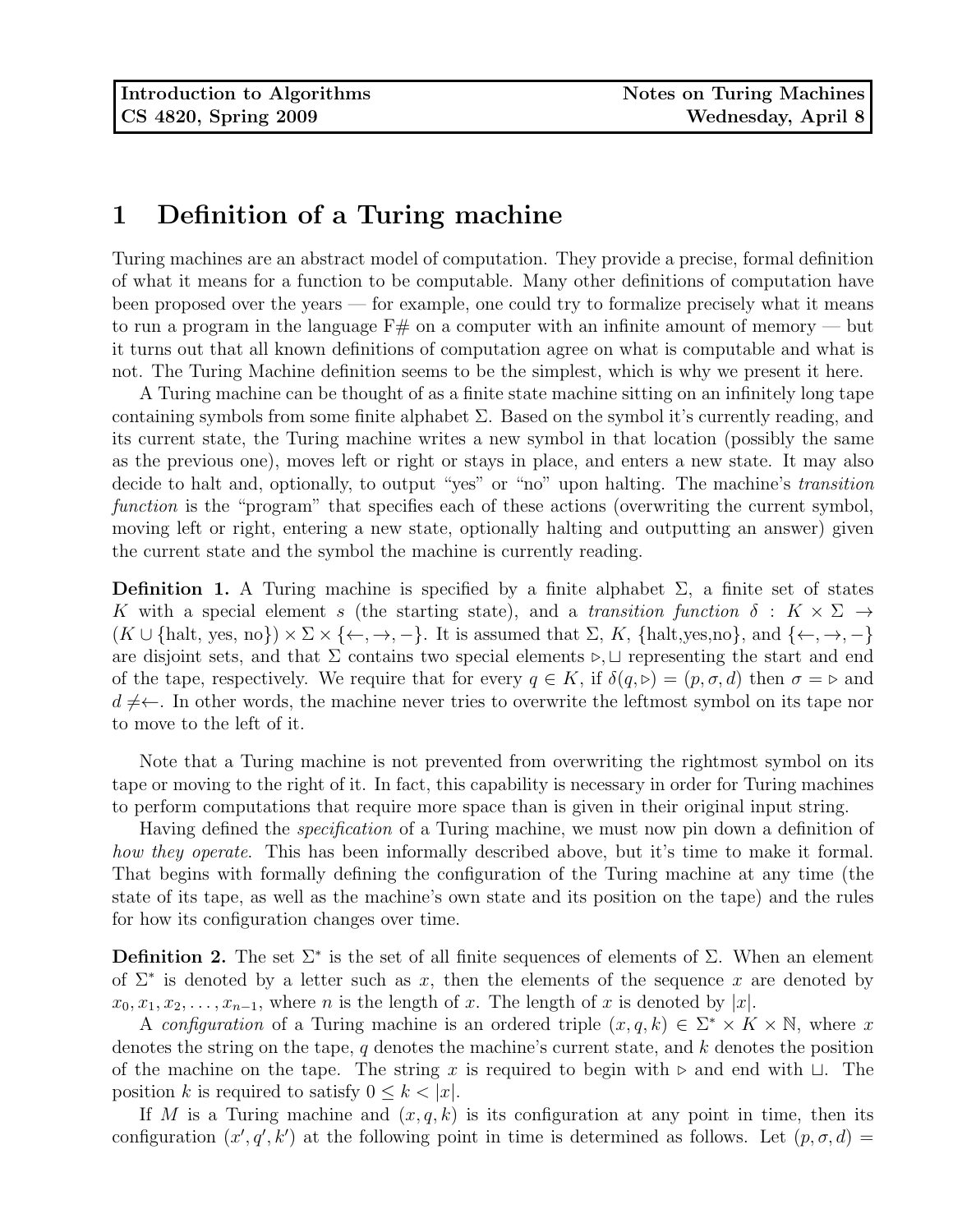$\delta(q, x_k)$ . The string x' is obtained from x by changing  $x_k$  to  $\sigma$ , and also appending  $\sqcup$  to the end of x, if  $k = |x| - 1$ . The new state q' is equal to p, and the new position k' is equal to  $k - 1, k + 1$ , or k according to whether d is  $\leftarrow, \rightarrow,$  or  $-$ , respectively. We express this relation between  $(x, q, k)$ and  $(x', q', k')$  by writing  $(x, q, k) \xrightarrow{M} (x', q', k')$ .

A computation of a Turing machine is a sequence of configurations  $(x_i, q_i, k_i)$ , where i runs from 0 to T (allowing for the case  $T = \infty$ ) that satisfies: that begins with a *starting configuration* in which  $q = s$  and  $k = 0$ , and either

- The machine starts in a valid starting configuration, meaning that  $q_0 = s$  and  $k_0 = 0$ .
- Each pair of consecutive configurations represents a valid transition, i.e. for  $0 \leq i < T$ , it is the case that  $(x_i, q_i, k_i) \xrightarrow{M} (x_{i+1}, q_{i+1}, k_{i+1}).$
- If  $T = \infty$ , we say that the computation does not halt.
- If  $T < \infty$ , we require that  $q_T \in \{\text{halt}, \text{yes}, \text{no}\}\$  and we say that the computation halts. If  $q_T$  = yes (respectively,  $q_T$  = no) we say that the computation outputs "yes" (respectively, outputs "no").

### 2 Examples of Turing machines

Example 1. As our first example, let's construct a Turing machine that takes a binary string and appends 0 to the left side of the string. The machine has four states:  $s, r_0, r_1, \ell$ . State s is the starting state, in state  $r_0$  and  $r_1$  it is moving right and preparing to write a 0 or 1, respectively, and in state  $\ell$  it is moving left.

The state s will be used only for getting started: thus, we only need to define how the Turing machine behaves when reading  $\triangleright$  in state s. The states  $r_0$  and  $r_1$  will be used, respectively, for writing 0 and writing 1 while remembering the overwritten symbol and moving to the right. Finally, state  $\ell$  is used for returning to the left side of the tape without changing its contents. This plain-English description of the Turing machine implies the following transition function. For brevity, we have omitted from the table the lines corresponding to pairs  $(q, \sigma)$  such that the Turing machine can't possibly be reading  $\sigma$  when it is in state q.

|                   |                          | $\delta(q,\sigma)$ |                  |                                        |  |  |
|-------------------|--------------------------|--------------------|------------------|----------------------------------------|--|--|
| q                 | $\sigma$                 |                    |                  | state $\vert$ symbol $\vert$ direction |  |  |
| $\mathcal{S}_{0}$ | $\triangleright$         | $r_{\rm 0}$        | $\triangleright$ |                                        |  |  |
| $r_0$             | $\left( \right)$         | $r_0$              | $\left( \right)$ |                                        |  |  |
| $r_0$             | 1                        | $r_1$              | 0                |                                        |  |  |
| $r_{\rm 0}$       | L                        | ł.                 | 0                |                                        |  |  |
| $r_1$             |                          | $r_{\rm 0}$        | 1                |                                        |  |  |
| $r_1$             |                          | $r_1$              | 1                |                                        |  |  |
| $r_1$             | $\overline{\phantom{a}}$ | $\ell$             | 1                |                                        |  |  |
| $\ell$            | 0                        |                    | 0                |                                        |  |  |
| $\ell$            | 1                        |                    | 1                |                                        |  |  |
| $\ell$            |                          | halt               |                  |                                        |  |  |

**Example 2.** Using similar ideas, we can design a Turing machine that takes a binary integer  $n$ (with the digits written in order, from the most significant digits on the left to the least significant digits on the right) and outputs the binary representation of its successor, i.e. the number  $n+1$ .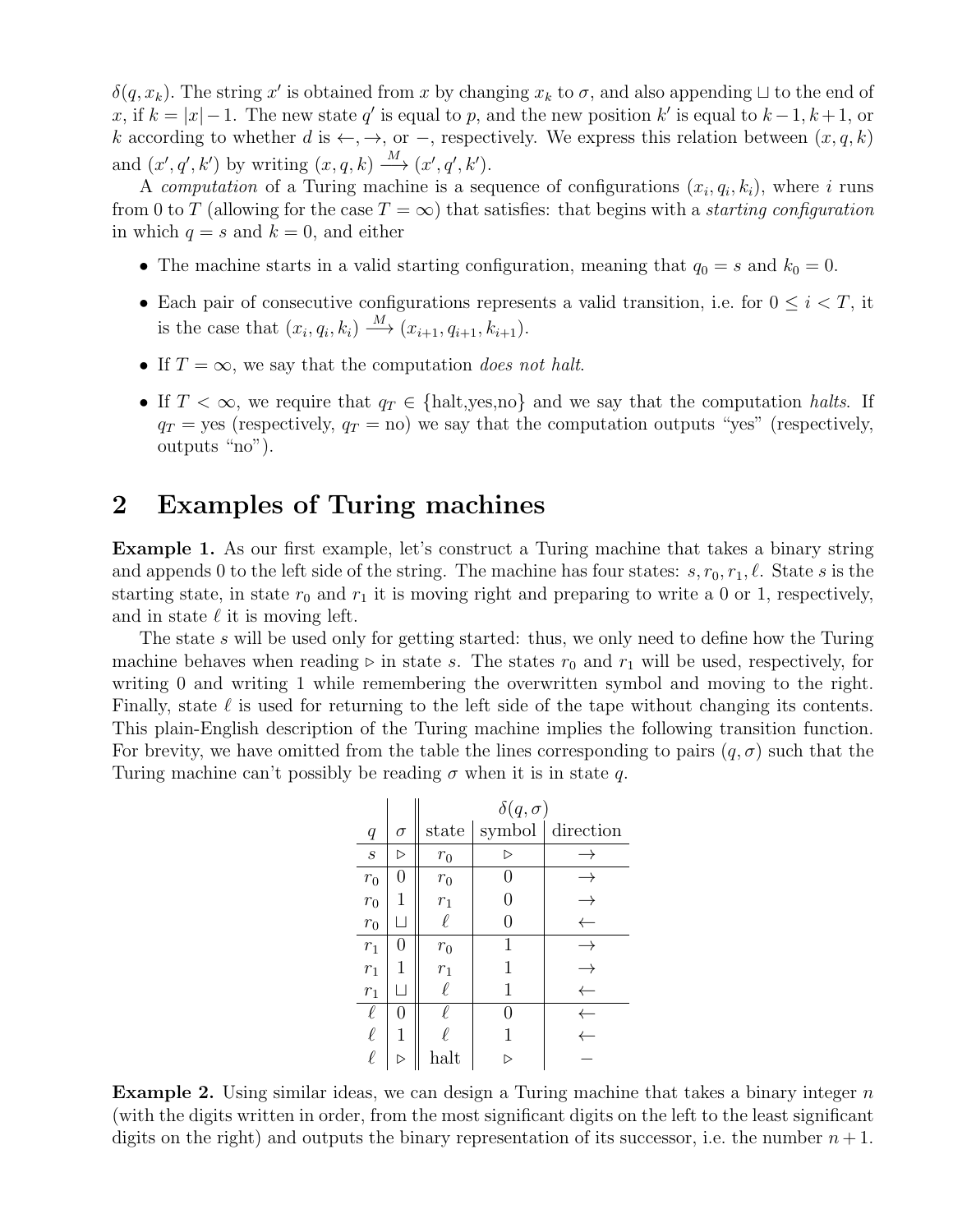It is easy to see that the following rule takes the binary representation of  $n$  and outputs the binary representation of  $n + 1$ . Find the rightmost occurrence of the digit 0 in the binary representation of n, change this digit to 1, and change every digit to the right of it from 1 to 0. The only exception is if the binary representation of  $n$  does not contain the digit 0; in that case, one should change every digit from 1 to 0 and prepend the digit 1.

Thus, the Turing machine for computing the binary successor function works as follows: it uses one state r to initially scan from left to right without modifying any of the digits, until it encounters the symbol  $\sqcup$ . At that point it changes into a new state  $\ell$  in which it moves to the left, changing any 1's that it encounters to 0's, until the first time that it encounters a symbol other than 1. (This may happen before encountering any 1's.) If that symbol is 0, it changes it to 1 and enters a new state t that moves leftward to  $\triangleright$  and then halts. On the other hand, if the symbol is  $\triangleright$ , then the original input consisted exclusively of 1's. In that case, it prepends a 1 to the input using a subroutine very similar to Example 1. We'll refer to the states in that subroutine as prepend::s, prepend:: $r$ , prepend:: $\ell$ .

|                  |                  | $\delta(q,\sigma)$ |                  |              |  |
|------------------|------------------|--------------------|------------------|--------------|--|
| q                | $\sigma$         | state              | symbol           | direction    |  |
| $\boldsymbol{S}$ | ▷                | $\boldsymbol{r}$   | $\triangleright$ |              |  |
| $\overline{r}$   | $\overline{0}$   | $\boldsymbol{r}$   | 0                |              |  |
| $\boldsymbol{r}$ | 1                | $\overline{r}$     | 1                |              |  |
| $\overline{r}$   |                  | $\ell$             | H                |              |  |
| $\ell$           | $\overline{0}$   | t.                 | 1                | $\leftarrow$ |  |
| l                | 1                |                    | 0                | $\leftarrow$ |  |
| $\ell$           | $\triangleright$ | prepend::s         | $\triangleright$ |              |  |
| t.               | 0                | t.                 | 0                | $\leftarrow$ |  |
| t.               | 1                | t,                 | 1                |              |  |
| t.               | $\triangleright$ | halt               | $\triangleright$ |              |  |
| prepend:: $s$    | $\triangleright$ | prepend:: $s$      | $\triangleright$ |              |  |
| prepend:: $s$    | $\boldsymbol{0}$ | prepend:: $r$      | 1                |              |  |
| prepend:: $r$    | $\boldsymbol{0}$ | prepend:: $r$      | 0                |              |  |
| prepend:: $r$    | $\vert \ \vert$  | prepend:: $\ell$   | 0                |              |  |
| prepend:: $\ell$ | $\boldsymbol{0}$ | prepend:: $\ell$   | O                |              |  |
| prepend:: $\ell$ | 1                | prepend:: $\ell$   |                  |              |  |
| prepend:: $\ell$ | D                | halt               |                  |              |  |

Example 3. We can compute the binary precedessor function in roughly the same way. We must take care to define the value of the predecessor function when its input is the number 0, since we haven't yet specified how negative numbers should be represented on a Turing machine's tape using the alphabet  $\{\triangleright, \square, 0, 1\}$ . Rather than specify a convention for representing negative numbers, we will simply define the value of the predecessor function to be 0 when its input is 0. Also, for convenience, we will allow the output of the binary predecessor function to have any number of initial copies of the digit 0.

Our program to compute the binary predecessor of n thus begins with a test to see if n is equal to 0. The machine moves to the right, remaining in state z unless it sees the digit 1. If it reaches the end of its input in state z, then it simply rewinds to the beginning of the tape. Otherwise, it decrements the input in much the same way that the preceding example incremented it: in this case we use state  $\ell$  to change the trailing 0's to 1's until we encounter the rightmost 1, and then we enter state  $t$  to rewind to the beginning of the tape.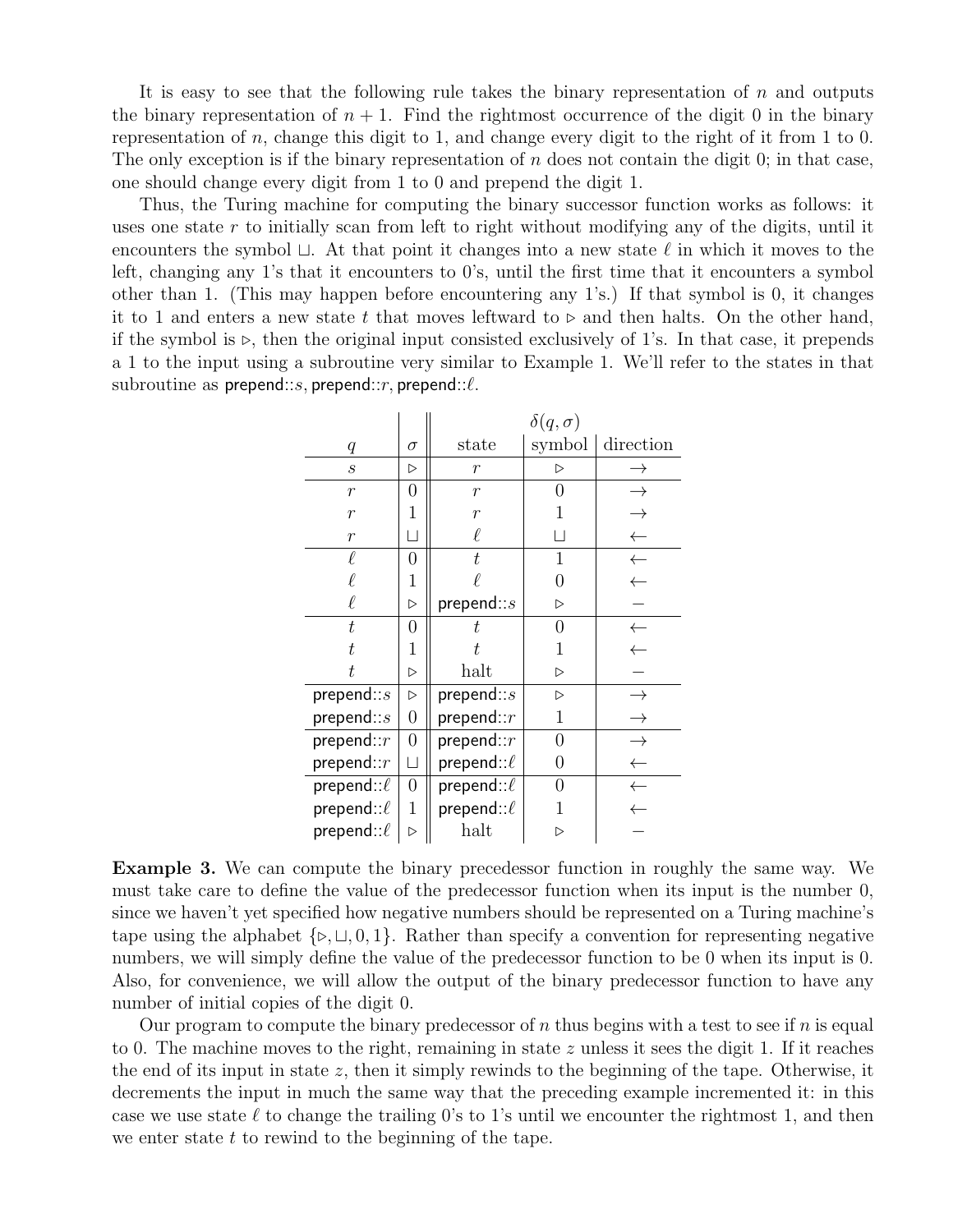|                           |                   | $\delta(q,\sigma)$        |                  |                          |  |  |
|---------------------------|-------------------|---------------------------|------------------|--------------------------|--|--|
| $\boldsymbol{q}$          | $\sigma$          | state                     |                  | symbol $\vert$ direction |  |  |
| $\mathcal{S}_{0}$         | $\triangleright$  | $\boldsymbol{z}$          | $\triangleright$ |                          |  |  |
| $\overline{z}$            | 0                 | $\widetilde{\mathcal{Z}}$ | 0                | →                        |  |  |
| $\overline{z}$            | 1                 | $\overline{r}$            | 1                |                          |  |  |
| $\widetilde{\mathcal{Z}}$ | $\vert \ \ \vert$ | $\boldsymbol{t}$          | $\mathsf{L}$     |                          |  |  |
| $\overline{r}$            | 0                 | $\boldsymbol{r}$          | 0                | $\rightarrow$            |  |  |
| $\mathcal{r}$             | 1                 | $\overline{r}$            | 1                |                          |  |  |
| $\boldsymbol{r}$          | $\vert \ \ \vert$ | $\ell$                    | $\mathsf{L}$     |                          |  |  |
| $\ell$                    | $\mathcal{O}$     | ł.                        | 1                |                          |  |  |
| $\ell$                    | 1                 | $\boldsymbol{t}$          | $\theta$         |                          |  |  |
| $\boldsymbol{t}$          | 0                 | $\boldsymbol{t}$          | O                |                          |  |  |
| $t\,$                     | 1                 | t                         | 1                |                          |  |  |
| $\, t \,$                 |                   | halt                      |                  |                          |  |  |

## 3 Universal Turing machines

The key property of Turing machines, and all other equivalent models of computation, is uni*versality*: there is a single Turing machine U that is capable of simulating any other Turing machine — even those with vastly more states than U. In other words, one can think of U as a "Turing machine interpreter", written in the language of Turing machines. This capability for self-reference (the language of Turing machines is expressive enough to write an interpreter for itself) is the source of the surprising versatility of Turing machines and other models of computation. It is also the Pandora's Box that allows us to come up with undecidable problems, as we shall see in the following section.

### 3.1 Describing Turing machines using strings

To define a universal Turing machine, we must first explain what it means to give a "description" of one Turing machine as the input to another one. For example, we must explain how a single Turing machine with bounded alphabet size can read the description of a Turing machine with a much larger alphabet.

To do so, we will make the following assumptions. For a Turing machine M with alphabet  $\Sigma$ and state set  $K$ , let

$$
\ell = \lceil \log_2(|\Sigma| + |K| + 6) \rceil.
$$

We will assume that each element of  $\Sigma \cup K \cup \{\text{halt}, \text{yes}, \text{no}\} \cup \{\leftarrow, \rightarrow, -\}$  is identified with a distinct binary string in  $\{0,1\}^{\ell}$ . For example, we could always assume that  $\Sigma$  consists of the numbers  $[0, 1, 2, \ldots, |\Sigma| - 1$  represented as  $\ell$ -bit binary numbers (with initial 0's prepended, if necessary, to make the binary representation exactly  $\ell$  digits long), that K consists of the numbers  $|\Sigma|, |\Sigma| + 1, \ldots, |\Sigma| + |K| - 1$  (with  $|\Sigma|$  representing the starting state s) and that  ${\text{half},\text{yes},\text{no}} \cup {\leftarrow, \rightarrow, -}$  consists of the numbers  $|\Sigma| + |K|, \ldots, |\Sigma| + |K| + 5$ .

Now, the description of Turing machine  $M$  is defined to be a finite string in the alphabet  $\{0, 1, (7, 9), (7, 7)\}$ , determined as follows.

$$
M=m,n,\delta_1\delta_2\ldots\delta_N
$$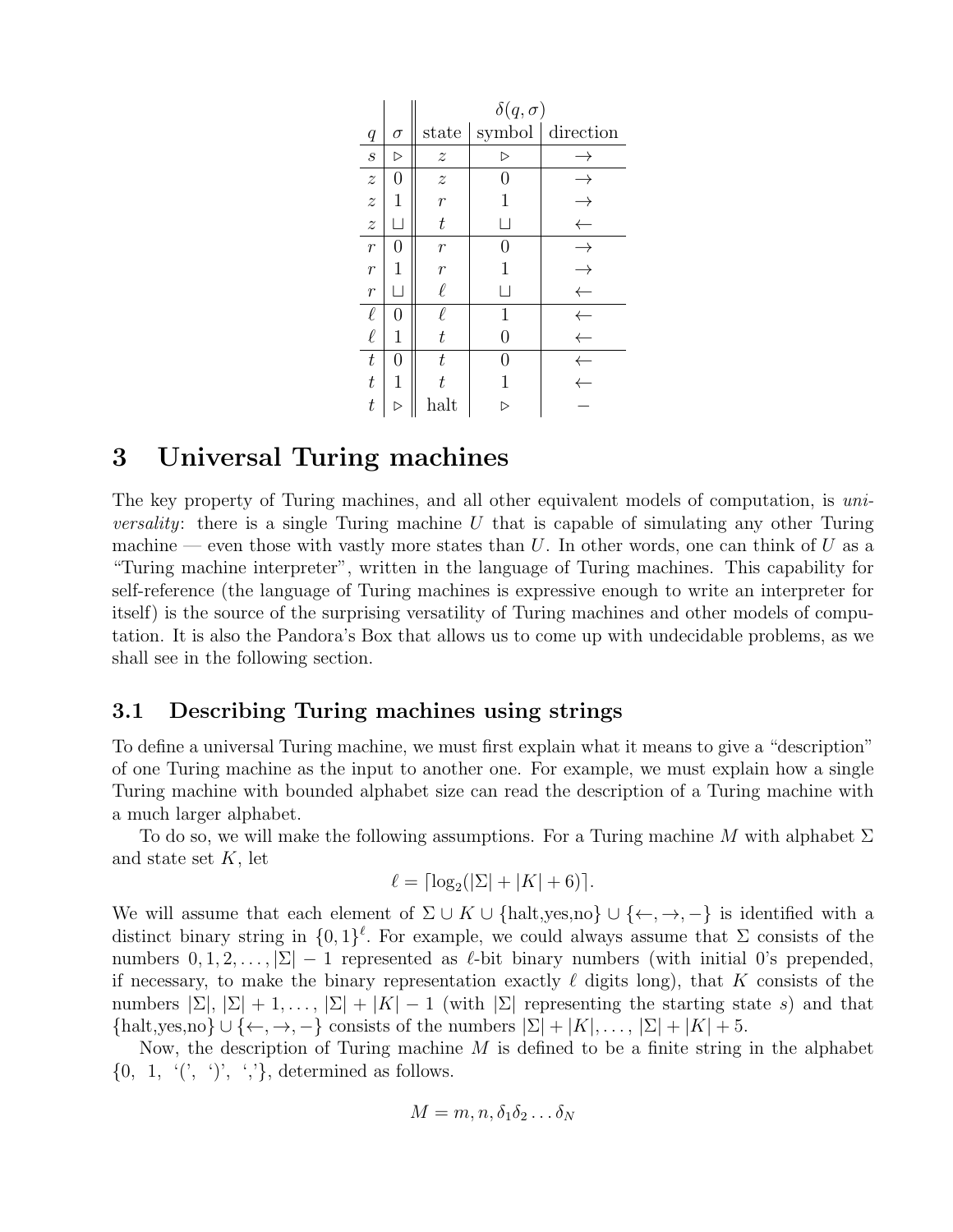where m is the number  $|\Sigma|$  in binary, n is the number  $|K|$  in binary, and each of  $\delta_1, \ldots, \delta_N$  is a string encoding one of the transition rules that make up the machine's transition function  $\delta$ . Each such rule is encoded using a string

$$
\delta_i = (q, \sigma, p, \tau, d)
$$

where each of the five parts  $q, \sigma, p, \tau, d$  is a string in  $\{0, 1\}^{\ell}$  encoding an element of  $\Sigma \cup K \cup$ {halt,yes,no}  $\cup \{\leftarrow, \rightarrow, -\}$  as described above. The presence of  $\delta_i$  in the description of M indicates that when M is in state q and reading symbol  $\sigma$ , then it transitions into state p, writes symbol  $\tau$ , and moves in direction d. In other words, the string  $\delta_i = (q, \sigma, p, \tau, d)$  in the description of M indicates that  $\delta(q, \sigma) = (p, \tau, d)$ .

### 3.2 Definition of a universal Turing machine

A universal Turing machine is a Turing machine U with alphabet  $\{0, 1, \langle', \cdot \rangle, \langle', \cdot \rangle\}$ . It takes an input of the form  $\triangleright M; x \sqcup$ , where M is a valid description of a Turing machine and x is a string in the alphabet of M, encoded using  $\ell$ -bit blocks as described earlier. (If its input fails to match this specification, the universal Turing machine  $U$  is allowed to behave arbitrarily.)

The computation of U, given input  $\triangleright M$ ;  $x \sqcup$ , has the same termination status — halting in state "halt", "yes", or "no", or never halting — as the computation of M on input x. Furthermore, if M halts on input x (and, consequently, U halts on input  $\triangleright M$ ;  $x\sqcup$ ) then the string on U's tape at the time it halts is equal to the string on M's tape at the time it halts, again translated into binary using  $\ell$ -bit blocks as specified above.

It is far from obvious that a universal Turing machine exists. In particular, such a machine must have a finite number of states, yet it must be able to simulate a computation performed by a Turing machine with a much greater number of states. In Section 3.4 we will describe how to construct a universal Turing machine. First, it is helpful to extend the definition of Turing machines to allow multiple tapes. After describing this extension we will indicate how a multitape Turing machine can be simulated by a single-tape machine (at the cost of a slower running time).

### 3.3 Multi-tape Turing machines

A multi-tape Turing machine with k tapes is defined in nearly the same way as a conventional single-tape Turing machine, except that it stores  $k$  strings simultaneously, maintains a position in each of the k strings, updates these k positions independently (i.e. it can move left in one string while moving right in another), and its state changes are based on the entire  $k$ -tuple of symbols that it reads at any point in time. More formally, a  $k$ -tape Turing machine has a finite alphabet  $\Sigma$  and state set K as before, but its transition function is

$$
\delta: K \times \Sigma^k \to (K \cup \{\text{halt}, \text{yes}, \text{no}\}) \times (\Sigma \times \{\leftarrow, \rightarrow, -\})^k,
$$

the difference being that the transition is determined by the entire  $k$ -tuple of symbols that it is reading, and that the instruction for the next action taken by the machine must include the symbol to be written, and the direction of motion, for each of the k strings.

The purpose of this section is to show that any multi-tape Turing machine M can be simulated with a single-tape Turing machine  $M^{\circ}$ . To store the contents of the k strings simultaneously, as well as the position of M within each of these strings, our single-tape machine  $M^{\circ}$  will have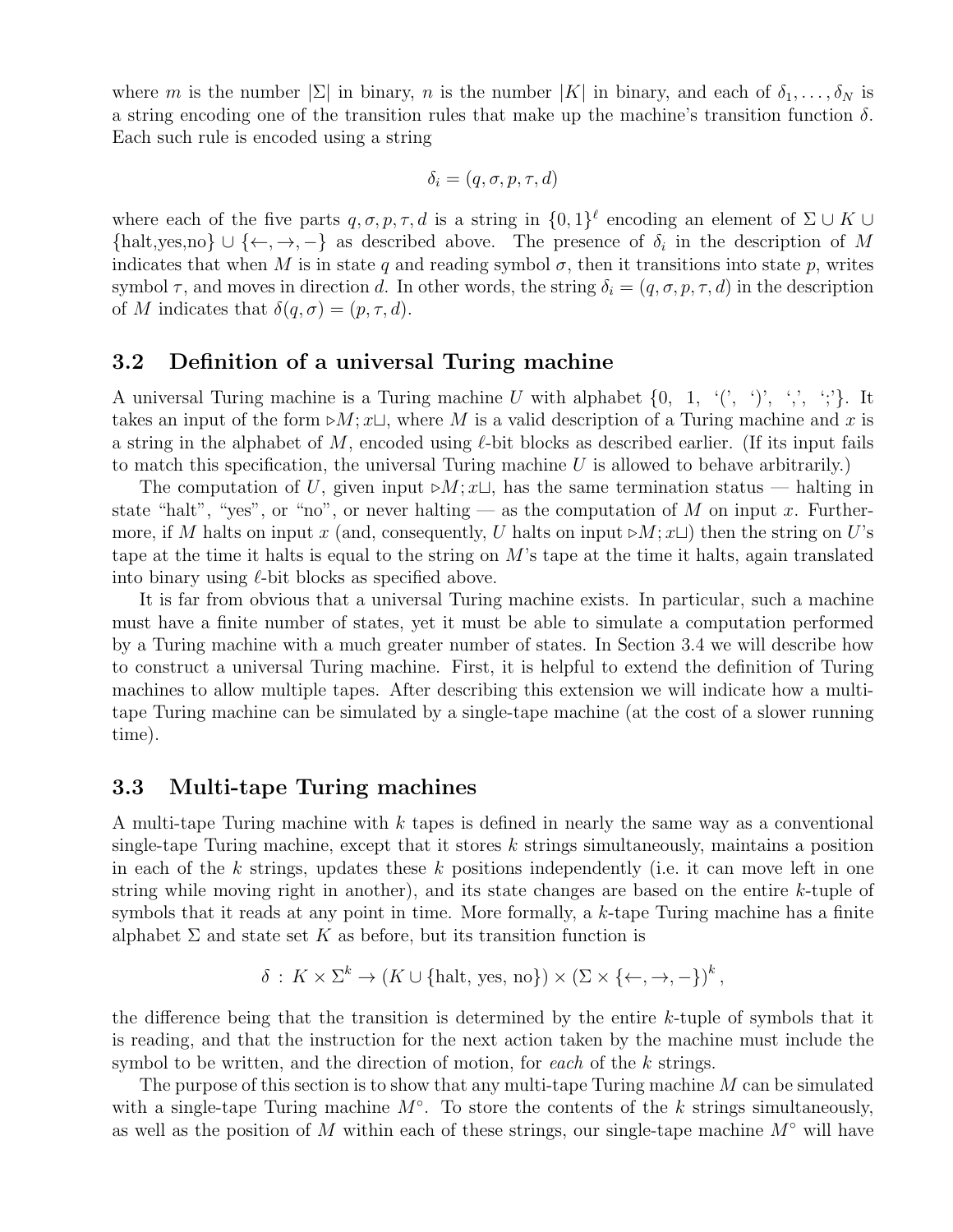alphabet  $\Sigma^{\circ} = \Sigma^k \times \{0,1\}^k$ . The k-tuple of symbols  $(\sigma_1,\ldots,\sigma_k) \in \Sigma^k$  at the *i*<sup>th</sup> location on the tape is interpreted to signify the symbols at the  $i<sup>th</sup>$  location on each of the k tapes used by machine M. The k-tuple of binary values ("flags")  $(p_1, \ldots, p_k) \in \{0,1\}^k$  at the i<sup>th</sup> location on the tape represents whether the position of machine  $M$  on each of its  $k$  tapes is currently at location i. (1 = present, 0 = absent.) Our definition of Turing machine requires that the alphabet must contain two special symbols  $\triangleright, \sqcup$ . In the case of the alphabet  $\Sigma^{\circ}$ , the special symbol  $\triangleright$  is interpreted to be identical with  $(\triangleright)^k \times (0)^k$ , and  $\sqcup$  is interpreted to be identical with  $(\sqcup)^k \times (0)^k$ .

Machine  $M^{\circ}$  runs in a sequence of *simulation rounds*, each divided into k phases. The purpose of each round is to simulate one step of  $M$ , and the purpose of phase i in a round is to simulate what happens in the  $i<sup>th</sup>$  string of M during that step. At the start of a phase,  $M<sup>°</sup>$  is always at the left edge of its tape, on the symbol  $\triangleright$ . It makes a forward-and-back pass through its string, locating the flag that indicates the position of  $M$  on its  $i<sup>th</sup>$  tape and updating that symbol (and possibly the adjacent one) to reflect the way that M updates its  $i^{\text{th}}$  string during the corresponding step of its execution.

The pseudocode presented in Algorithm 2 describes the simulation. Of course, the whole point of defining Turing machines is to get away from the informal notion of "algorithm" as exemplified by pseudocode. Thus, in addition to presenting the pseudocode, we must say a few words about how to actually implement the pseudocode using a Turing machine  $M^{\circ}$ . This primarily involves specifying how a finite state set  $K^{\circ}$  can be used to encode every piece of information that's used in pseudocode other than the data stored on the tape.

Algorithm 2 uses variables  $q, i, \sigma_1, \ldots, \sigma_k, \sigma'_1, \ldots, \sigma'_k, d_1, \ldots, d_k$ . Each of these can assume only finitely many values. Letting  $K, \Sigma$  denote the state set and alphabet of M, letting  $[k] = \{1, \ldots, k\}$ and letting L denote the set of line numbers of the pseudocode in Algorithm 2, we define the state set  $K^{\circ}$  to be

$$
K^{\circ} = K \times [k] \times \Sigma^{k} \times \Sigma^{k} \times \{\leftarrow, \rightarrow, -\}^{k} \times L.
$$

Thus, a state of  $M^{\circ}$  determines the values of the variables  $q, i, \sigma_1, \ldots, \sigma_k, \sigma'_1, \ldots, \sigma'_k, d_1, \ldots, d_k$  as well as the line number of the line of pseudocode that  $M^{\circ}$  is currently working on.

Having defined  $K^{\circ}$  in this way, it should be clear how to transform the pseudocode presented in Algorithm 2 into a state transition function for  $M^{\circ}$ . It is worth pointing out a few subtleties about the mechanics of transforming pseudocode into a Turing machine, as we did here. If the pseudocode had contained a variable that can take infinitely many different values — for example, an integer-valued variable, or a pointer to a location on the tape — then the state set  $K^{\circ}$  would not have been finite (since it needs to encode every possible value that the variables can take) and this would have violated the constraint that a Turing machine can have only finitely many states. Even more subtly, if the pseudocode had been recursive, then  $K^{\circ}$  would have had to allow for a stack of program counters rather than a single program counter; if this stack has unbounded depth (i.e., if the pseudocode does not have bounded recursion depth) then  $K^{\circ}$  again fails to be a finite set and  $M^{\circ}$  fails to be a Turing machine. This is not to say that program with integer variables or with unbounded recursion depth cannot be simulated by Turing machines, only that the process of translating their pseudocode into a Turing machine is not straightforward and requires using the tape, rather than the machine's internal state, to store the values of the integer variables or the execution stack.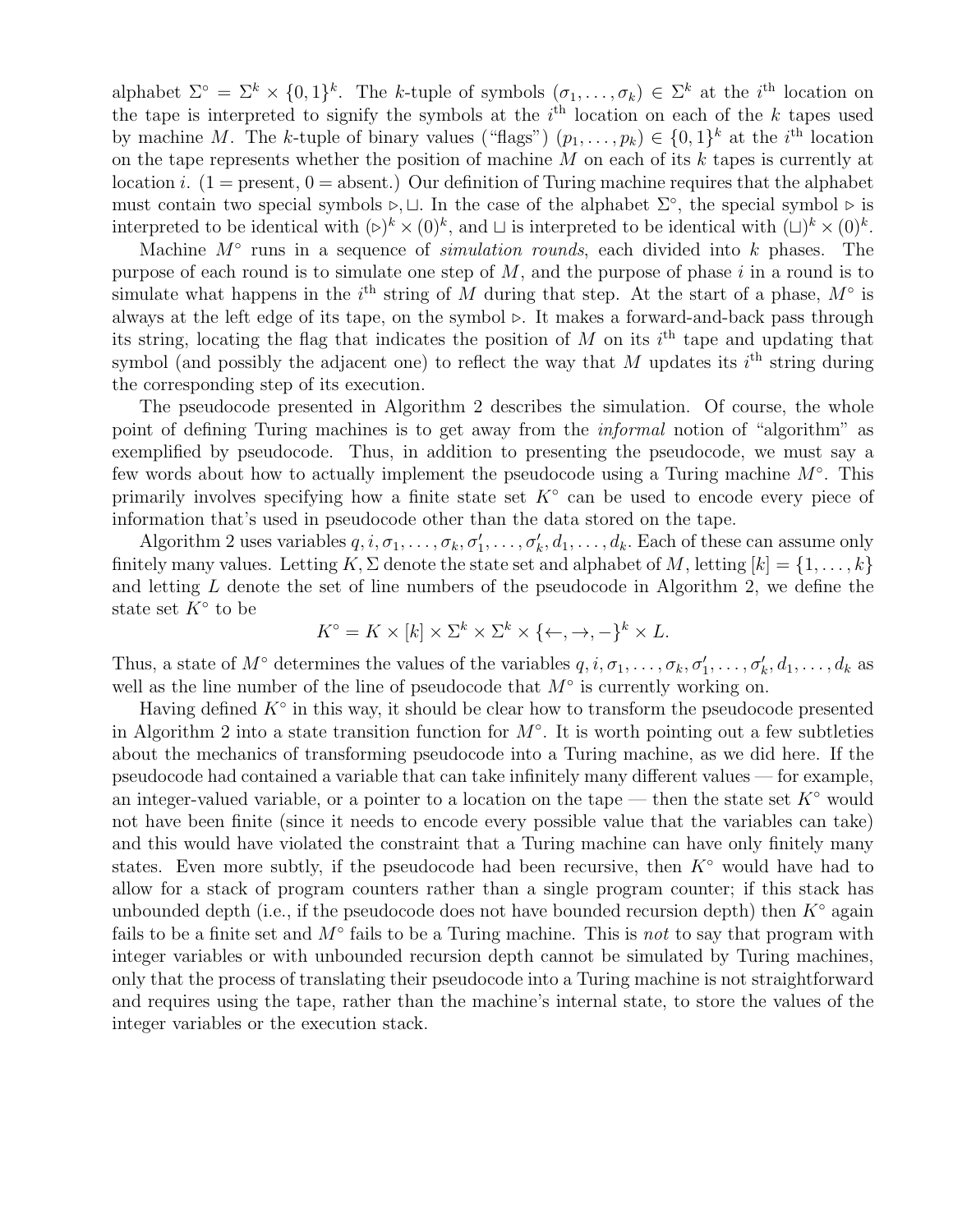Algorithm 1 Simulation of multi-tape Turing machine  $M$  by single-tape Turing machine  $M^\circ$ .

1:  $q \leftarrow s$  // Initialize state. 2: repeat 3: // Simulation round 4:  $//$  First, find out what symbols M is seeing. 5: repeat 6: Move right without changing contents of string. 7: for  $i = 1, \ldots, k$  do 8: **if**  $i^{\text{th}}$  flag at current location equals 1 **then** 9:  $\sigma_i \leftarrow i^{\text{th}}$  symbol at current location. 10: end if 11: end for 12: **until**  $M^\circ$  reaches ⊔ 13: repeat 14: Move left without changing contents of string. 15: **until**  $M^\circ$  reaches ⊳ 16: // Now,  $\sigma_1, \ldots, \sigma_k$  store the k symbols that M is seeing. 17:  $//$  Evaluate state transition function for machine M.  $18:$  $\mathcal{O}'$ ,  $(\sigma'_1, d_1), (\sigma'_2, d_2), \ldots, (\sigma'_k, d_k) \leftarrow \delta(q, \sigma_1, \ldots, \sigma_k)$ 19: for  $i = 1, \ldots, k$  do 20: // Phase i 21: repeat 22: Move right without changing the contents of the string. 23: **until** a location whose  $i<sup>th</sup>$  flag is 1 is reached. 24: Change the  $i^{\text{th}}$  symbol at this location to  $\sigma_i'$ . 25: if  $d_i = \leftarrow$  then 26: Change  $i^{\text{th}}$  flag to 0 at this location. 27: Move one step left 28: Change  $i^{\text{th}}$  flag to 1. 29: else if  $d_i = \rightarrow$  then 30: Change  $i^{\text{th}}$  flag to 0 at this location. 31: Move one step right. 32: Change  $i^{\text{th}}$  flag to 1. 33: end if 34: repeat 35: Move left without changing the contents of the string. 36: **until** the symbol  $\triangleright$  is reached. 37: end for 38:  $q \leftarrow q'$ 39: until  $q \in \{\text{halt}, \text{yes}, \text{no}\}\$ 40: // If the simulation reaches this line,  $q \in \{\text{halt}, \text{yes}, \text{no}\}.$ 41: if  $q = \text{yes}$  then 42: Transition to "yes" state. 43: else if  $q =$  no then 44: Transition to "no" state. 45: else 46: Transition to "halt" state. 47: end if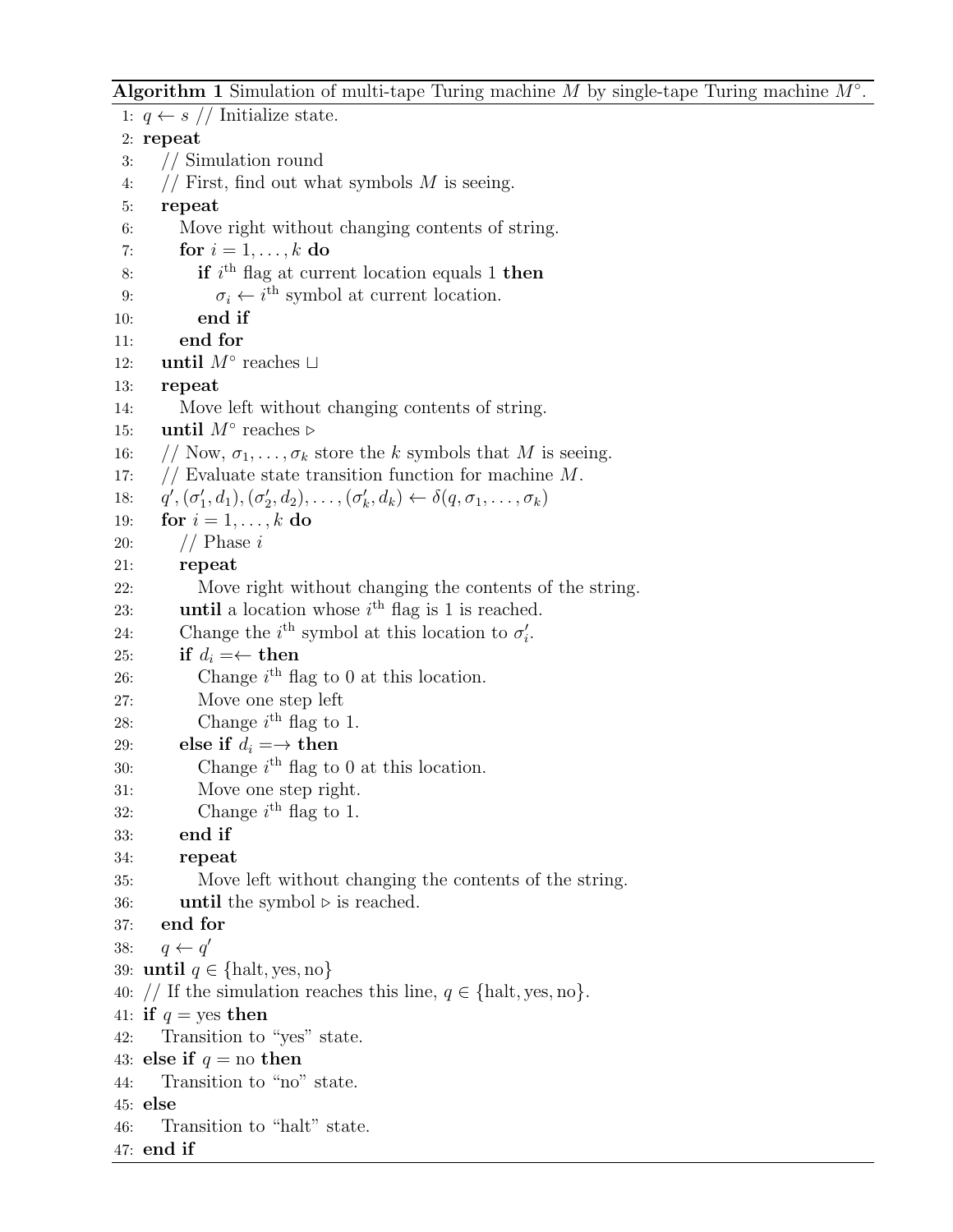### 3.4 Construction of a universal Turing machine

We now proceed to describe the construction of a universal Turing machine  $U$ . Taking advantage of Section 3.3, we can describe U as a 5-tape Turing machine; the existence of a single-tape universal Turing machine then follows from the general simulation presented in that section.

Our universal Turing machine has four tapes:

- the input tape: a read-only tape containing the input, which is never overwritten;
- the description tape: a tape containing the description of  $M$ , which is written once at initialization time and never overwritten afterwards;
- the working tape: a tape whose contents correspond to the contents of  $M$ 's tape, translated into  $\ell$ -bit blocks of binary symbols separated by commas, as the computation proceeds.
- the state tape: a tape describing the current state of M, encoded as an  $\ell$ -bit block of binary symbols.
- the special tape: a tape containing the binary encodings of the special states {halt,yes,no} and the "directional symbols"  $\{\leftarrow, \rightarrow, -\}.$

The state tape solves the mystery of how a machine with a finite number of states can simulate a machine with many more states: it encodes these states using a tape that has the capacity to hold an unbounded number of symbols.

It would be too complicated to write down a diagram of the entire state transition function of a universal Turing machine, but we can describe it in plain English and pseudocode. The machine begins with an initialization phase in which it performs the following tasks:

- copy the description of  $M$  onto the description tape,
- copy the input string x onto the working tape, inserting commas between each  $\ell$ -bit block;
- copy the starting state of  $M$  onto the state tape;
- write the identifiers of the special states and directional symbols onto the special tape;
- move each cursor to the leftmost position on its respective tape.

After this initialization, the universal Turing machine executes its main loop. Each iteration of the main loop corresponds to one step in the computation executed by  $M$  on input  $x$ . At the start of any iteration of  $U$ 's main loop, the working tape and state tape contain the binary encodings of M's tape contents and its state at the start of the corresponding step in  $M$ 's computation. Also, when  $U$  begins an iteration of its main loop, the cursor on each of its tapes except the working tape is at the leftmost position, and the cursor on the working tape is at the location corresponding to the position of M's cursor at the start of the corresponding step in its computation. (In other words,  $U$ 's working tape cursor is pointing to the comma preceding the binary encoding of the symbol that M's cursor is pointing to.)

The first step in an iteration of the main loop is to check whether it is time to halt. This is done by reading the contents of  $M$ 's state tape and comparing it to the binary encoding of the states "halt", "yes", and "no", which are stored on the special tape. Assuming that M is not in one of the states "halt", "yes", "no", it is time to simulate one step in the execution of M. This is done by working through the segment of the description tape that contains the strings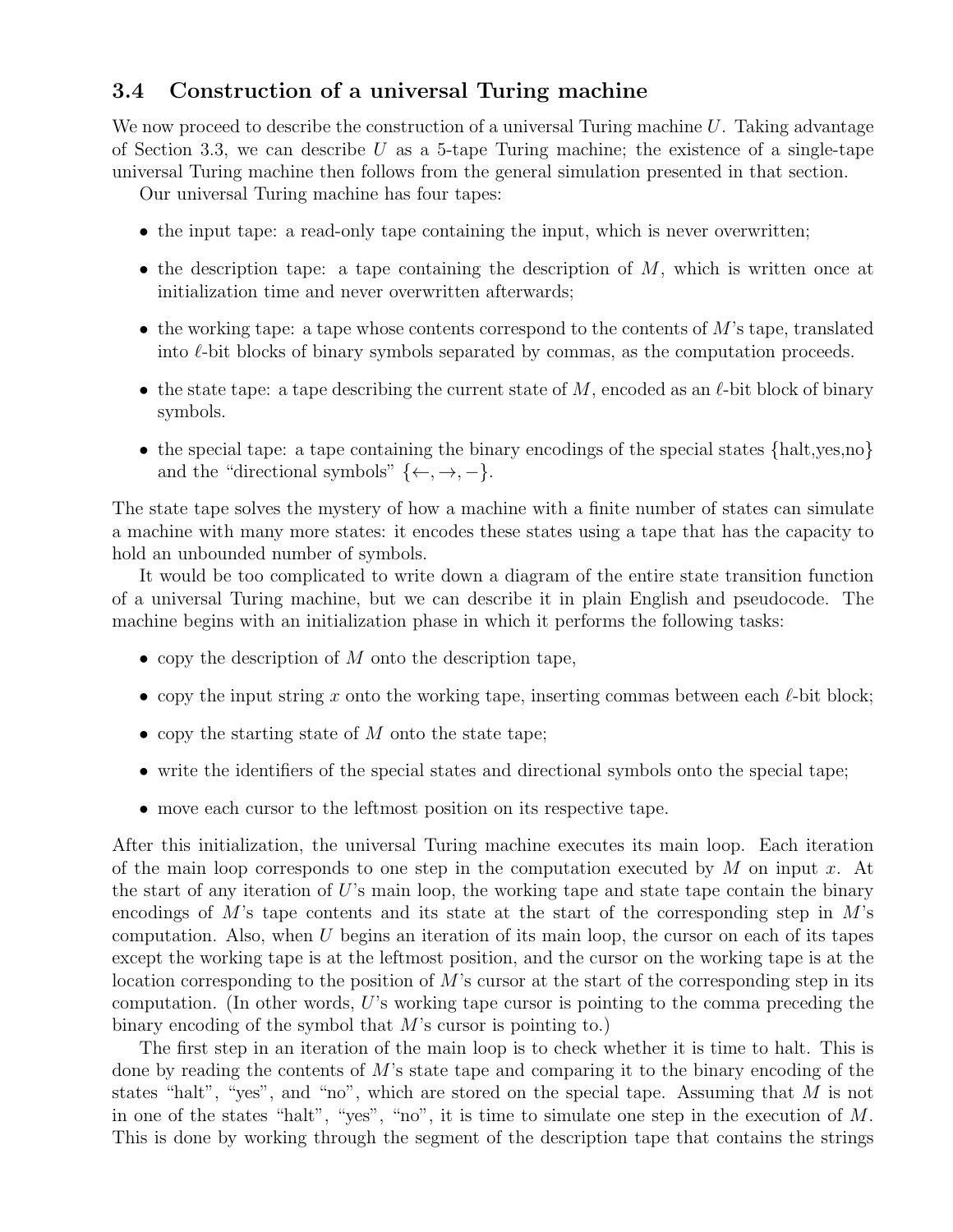$\delta_1, \delta_2, \ldots, \delta_N$  describing M's transition function. The universal Turing machine moves through these strings in order from left to right. As it encounters each pair  $(q, \sigma)$ , it checks whether q is identical to the  $\ell$ -bit string on its state tape and  $\sigma$  is identical to the  $\ell$ -bit string on its working tape. These comparisons are performed one bit at a time, and if either of the comparisons fails, then U rewinds its state tape cursor back to the  $\triangleright$  and it rewinds its working tape cursor back to the comma that marked its location at the start of this iteration of the main loop. It then moves its description tape cursor forward to the description of the next rule in M's transition function. When it finally encounters a pair  $(q, \sigma)$  that matches its current state tape and working tape, then it moves forward to read the corresponding  $(p, \tau, d)$ , and it copies p onto the state tape,  $\tau$ onto the working tape, and then moves its working tape cursor in the direction specified by d. Finally, to end this iteration of the main loop, it rewinds the cursors on its description tape and state tape back to the leftmost position.

It is worth mentioning that the use of five tapes in the universal Turing machine is overkill. In particular, there is no need to save the input  $\triangleright M$ ;  $x \sqcup$  on a separate read-only input tape. As we have seen, the input tape is never used after the end of the initialization stage. Thus, for example, we can skip the initialization step of copying the description of  $M$  from the input tape to the description tape; instead, after the initialization finishes, we can treat the input tape henceforward as if it were the description tape.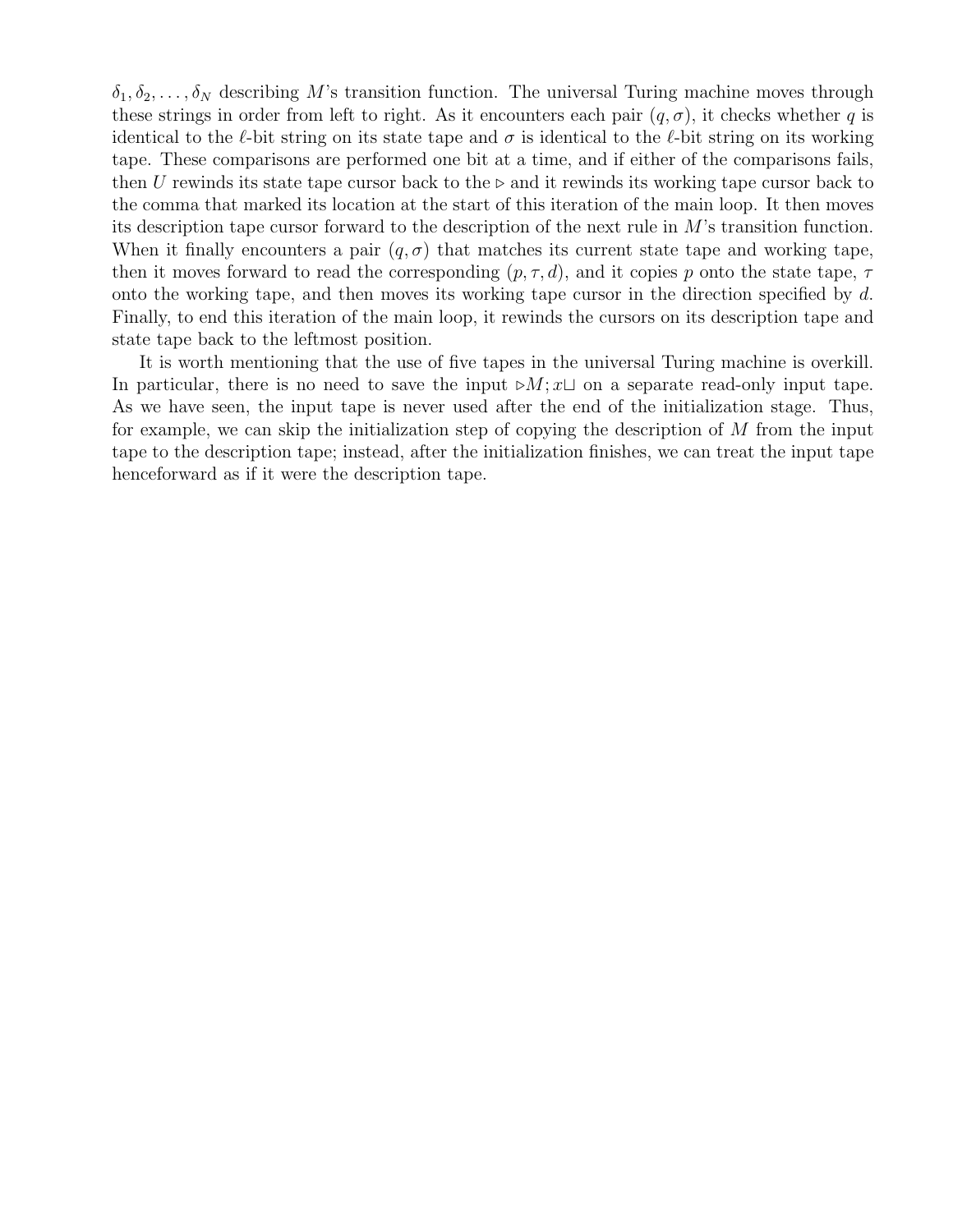### Algorithm 2 Universal Turing machine, initialization.

- 1: // Copy the transition function of  $M$  from the input tape to the description tape.
- 2: Move right past the first and second commas on the input tape.
- 3: while not reading ';' on input tape do
- 4: Read input tape symbol, copy to description tape, move right on both tapes.
- 5: end while
- 6: // Now, write the identifiers of the halting states and the "direction of motion symbols" on the special tape.
- 7: Move to start of input tape.
- 8: Using binary addition subroutine, write  $m + n$  in binary on working tape.
- 9: for  $i = 0, 1, 2, 3, 4, 5$  do
- 10: On special tape, write binary representation of  $m + n + i$ , followed by ';'.
- 11: // This doesn't require storing  $m + n$  in memory, because it's stored on the working tape. 12: end for
- 13: // Copy the input string x onto the working tape, inserting commas between each  $\ell$ -bit block.
- 14: Write  $m + n + 6$  in binary on the state tape. // In order to store the value of  $\ell$ .
- 15: Starting from left edge of input tape, move right until ';' is reached.
- 16: Move to left edge of working tape and state tape.
- 17: Move one step right on state tape.
- 18: repeat
- 19: while state tape symbol is not  $\sqcup$  do
- 20: Move right on input tape, working tape, and state tape.
- 21: Copy symbol from input tape to working tape.
- 22: end while
- 23: Write ',' on working tape.
- 24: Rewind to left edge of state tape, then move one step right.
- 25: **until** input tape symbol is  $\Box$
- 26: Copy m from input tape to state tape.
- 27: // Done with initialization!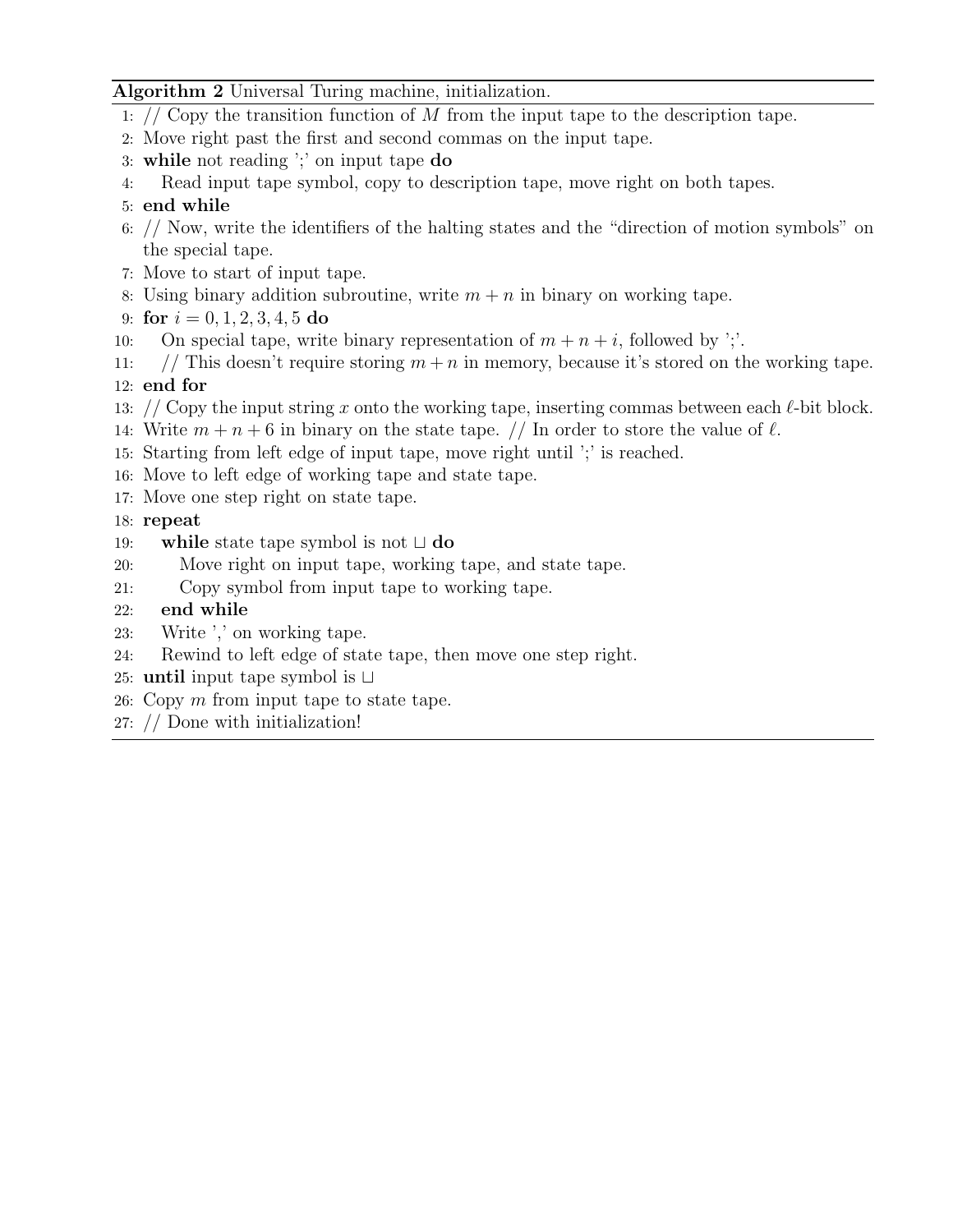#### Algorithm 3 Universal Turing machine, main loop.

1:  $//$  Infinite loop. Each loop iteration simulates one step of  $M$ . 2: Move to the left edge of all tapes. 3: // First check if we need to halt. 4:  $match \leftarrow \text{TRUE}$ 5: repeat<br>6: Move 6: Move right on special and state tapes.<br>7: **if** symbols don't match **then** 7: if symbols don't match then<br>8:  $match \leftarrow$  FALSE 8:  $match \leftarrow$  FALSE<br>9: end if end if 10: until reaching ';' on special tape 11: if  $match = \text{TRUE}$  then<br>12: Enter "halt" state. Enter "halt" state. 13: end if 14: Repeat the above steps two more times, with "yes", "no" in place of "halt". 15: Move back to left edge of description tape and state tape. 16:  $repeat$ <br>17:  $Move$ 17: Move right on description tape to next occurrence of '(' or  $\Box$  18:  $match \leftarrow \text{TRUE}$ 18:  $match \leftarrow \text{TRUE}$ <br>19: repeat 19:  $\begin{array}{cc} \text{repeat} \\ \text{20:} \end{array}$  Move 20: Move right on description and state tapes.<br>  $21$ : **if** symbols don't match **then** 21: **if** symbols don't match **then**<br>22:  $match \leftarrow$  FALSE 22:  $match \leftarrow \text{FALSE}$ <br>23: end if  $23:$  end if  $24:$  until read 24: until reaching ',' on description tape<br>25: repeat  $25:$  repeat<br> $26:$  Move 26: Move right on description and working tapes.<br>27: **if** symbols don't match **then** 27: **if** symbols don't match **then**<br>28:  $match \leftarrow$  FALSE 28:  $match \leftarrow$  FALSE<br>29: end if 29: end if<br>30: until reac 30: until reaching ',' on description tape<br>31: if  $match = \text{TRUE}$  then 31: if  $match = \text{TRUE}$  then 32: Move to left edge of 32: Move to left edge of state tape.<br>33: Move left on working tape until 33: Move left on working tape until ',' is reached.<br>34: end if  $34:$  end if<br> $35:$  repeat 35: repeat<br>36: Mov 36: Move right on description and state tapes.<br>37: Copy symbol from description to state tap 37: Copy symbol from description to state tape.<br>38: **until** reaching ',' on description tape 38: until reaching ',' on description tape 39: 39: repeat<br>40: Mov 40: Move right on description and working tapes.<br>41: Copy symbol from description to working tap 41: Copy symbol from description to working tape.<br>42: **until** reaching  $\frac{1}{2}$  on description tape. 42: **until** reaching  $\cdot$ , on description tape 43: Move right on special tape past three 43: Move right on special tape past three occurrences of ';', stop at the fourth.<br>44:  $match \leftarrow \text{TRUE}$ 44:  $match \leftarrow \text{TRUE}$ <br>45: **repeat** repeat 46: Move right on description and special tapes.<br>47: **if** symbols don't match **then** 47: **if** symbols don't match **then**<br>48:  $match \leftarrow$  FALSE 48:  $match \leftarrow \text{FALSE}$ <br>49: end if  $49:$  end if  $50:$  until read until reaching ';' on special tape 51: if  $match = \text{TRUE}$  then<br>52: repeat 52: repeat<br>53: Mov 53: Move left on working tape.<br>54: **until** reaching ',' or  $\rhd$ 54: until reaching ',' or  $\triangleright$ <br>55: end if end if 56:  $match \leftarrow \text{TRUE}$ <br>57: repeat 57: repeat<br>58: Move 58: Move right on description and special tapes.<br>59: **if** symbols don't match **then** 59: **if** symbols don't match then 60:  $match \leftarrow$  FALSE 60:  $match \leftarrow \text{FALSE}$ <br>61: end if  $61:$  end if  $62:$  until read 62: until reaching ';' on special tape<br>63: if  $match = \text{TRUE}$  then if  $match = \text{TRUE}$  then  $64:$  repeat<br> $65:$  Mov 65: Move right on working tape.<br>66: **until** reaching ',' or  $\rhd$ 66: until reaching ',' or  $\triangleright$  67: end if end if 68: until Reading  $\sqcup$  on description tape.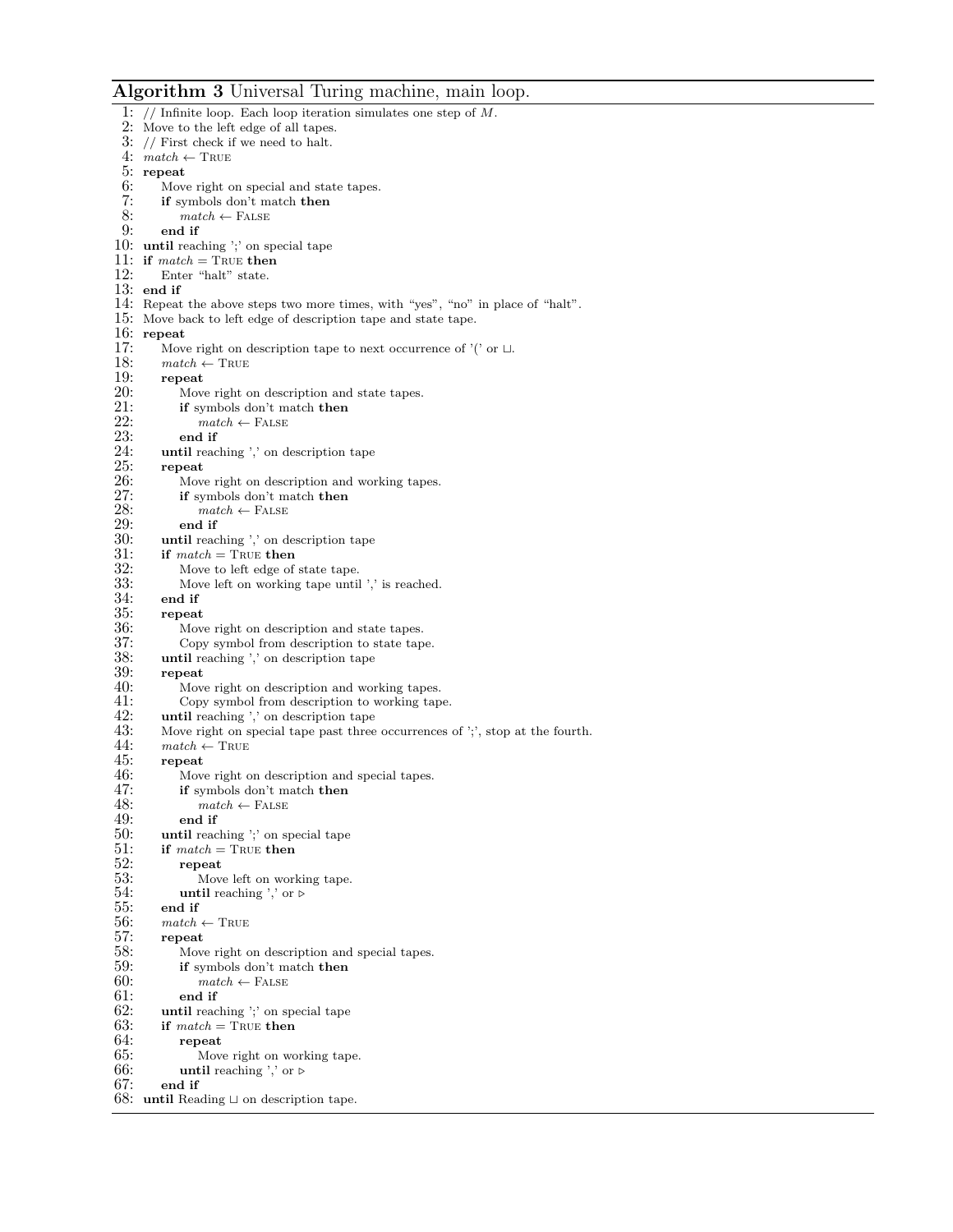# 4 Undecidable problems

In this section we will see that there exist computational problems that are too difficult to be solved by any Turing machine. Since Turing machines are universal enough to represent any algorithm running on a deterministic computer, this means there are problems too difficult to be solved by any algorithm.

## 4.1 Definitions

To be precise about the notion of what we mean by "computational problems" and what it means for a Turing machine to "solve" a problem, we define problems in terms of languages, which correspond to decision problems with a yes/no answer. We define two notions of "solving" a problem specified by a language L. The first of these definitions ("deciding  $L$ ") corresponds to what we usually mean when we speak of solving a computational problem, i.e. terminating and outputting a correct yes/no answer. The second definition ("accepting  $L$ ") is a "one-sided" definition: if the answer is "yes", the machine must halt and provide this answer after a finite amount of time; if the answer is "no", the machine need not ever halt and provide this answer. Finally, we give some definitions that apply to computational problems where the goal is to output a string rather than just a simple yes/no answer.

**Definition 3.** Let  $\Sigma_0 = \Sigma \setminus \{\triangleright, \square\}$ . A language is any set of strings  $L \subseteq \Sigma_0^*$ . Suppose M is a Turing machine and L is a language.

- 1. M decides  $L$  if every computation of  $M$  halts in the "yes" or "no" state, and  $L$  is the set of strings occurring in starting configurations that lead to the "yes" state.
- 2. L is recursive if there is a machine M that decides L.
- 3. M accepts L if L is the set of strings occurring in starting configurations that lead M to halt in the "yes" state.
- 4. L is recursively enumerable if there is a machine M that accepts L.
- 5. M computes a given function  $f : \Sigma_0^* \to \Sigma_0^*$  if every computation of M halts, and for all  $x \in \Sigma_0^*$ , the computation with starting configuration  $(\triangleright x \sqcup, s, 0)$  ends in configuration  $(\triangleright f(x)\sqcup\cdots\sqcup$ , halt, 0), where  $\sqcup\cdots\sqcup$  denotes any sequence of one or more repetitions of the symbol  $\sqcup$ .
- 6. f is a recursive function if there is a Turing machine  $M$  that computes f.

## 4.2 Undecidability via counting

One simple explanation for the existence of undecidable languages is via a counting argument: there are simply too many languages, and not enough Turing machines to decide them all! This can be formalized using the distinction between countable and uncountable sets.

**Definition 4.** An infinite set is *countable* if and only if there is a one-to-one correspondence between its elements and the natural numbers. Otherwise it is said to be uncountable.

**Lemma 1.** If  $\Sigma$  is a finite set then  $\Sigma^*$  is countable.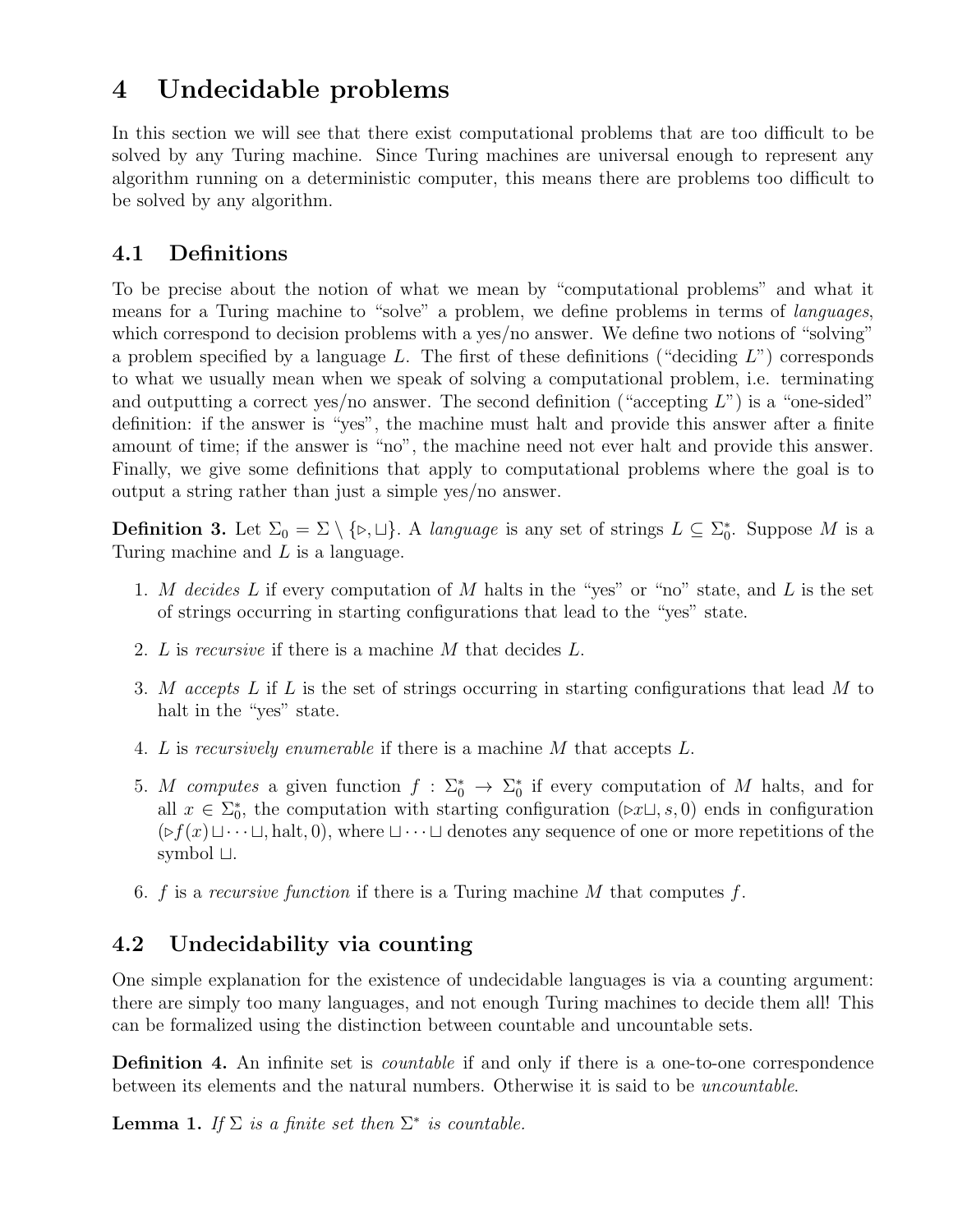*Proof.* If  $|\Sigma| = 1$  then a string in  $\Sigma^*$  is uniquely determined by its length and this defines a one-toone correspondence between  $\Sigma^*$  and the natural numbers. Otherwise, without loss of generality,  $\Sigma$  is equal to the set  $\{0, 1, \ldots, b-1\}$  for some positive integer  $b > 1$ . Every natural number has an expansion in base b which is a finite-length string of elements of  $\Sigma$ . This gives a one-to-one correspondence between natural numbers and elements of  $\Sigma^*$  beginning with a non-zero element of Σ. To get a full one-to-one correspondence, we need one more trick: every positive integer can be uniquely represented in the form  $2<sup>s</sup> \cdot (2t-1)$  where s and t are natural numbers and  $t > 0$ . We can map the positive integer  $2^s \cdot (2t+1)$  to the string consisting of s occurrences of 0 followed by the base-b representation of t. This gives a one-to-one correspondence between positive natural numbers and nonempty strings in  $\Sigma^*$ . If we map 0 to the empty string, we have defined a full one-to-one correspondence.  $\Box$ 

**Lemma 2.** Let X be a countable set and let  $2^X$  denote the set of all subsets of X. The set  $2^X$ is uncountable.

*Proof.* Consider any function  $f: X \to 2^X$ . We will construct an element  $T \in 2^X$  such that T is not equal to  $f(x)$  for any  $x \in X$ . This proves that there is no one-to-one correspondence between X and  $2^X$ ; hence  $2^X$  is uncountable.

Let  $x_0, x_1, x_2, \ldots$  be a list of all the elements of X, indexed by the natural numbers. (Such a list exists because of our assumption that  $X$  is countable.) The construction of the set  $T$  is best explained via a diagram, in which the set  $f(x)$ , for every  $x \in X$  is represented by a row of 0's and 1's in an infinite table. This table has columns indexed by  $x_0, x_1, \ldots$ , and the row labeled  $f(x_i)$  has a 0 in the column labeled  $x_j$  if and only if  $x_j$  belongs to the set  $f(x_i)$ .

|                                                 | $x_1$ | $x_2$ | $x_3$ |  |
|-------------------------------------------------|-------|-------|-------|--|
|                                                 |       |       |       |  |
|                                                 |       |       |       |  |
|                                                 |       |       |       |  |
| $\frac{f(x_0)}{f(x_1)}$<br>$f(x_2)$<br>$f(x_3)$ |       |       |       |  |
|                                                 |       |       |       |  |

To construct the set T, we look at the main diagonal of this table, whose  $i$ -th entry specifies whether  $x_i \in f(x_i)$ , and we flip each bit. This produces a new sequence of 0's and 1's encoding a subset of  $X$ . In fact, the subset can be succinctly defined by

$$
T = \{ x \in X \mid x \notin f(x) \}. \tag{1}
$$

We see that T cannot be equal to  $f(x)$  for any  $x \in X$ . Indeed, if  $T = f(x)$  and  $x \in T$  then this contradicts the fact that  $x \notin f(x)$  for all  $x \in T$ ; similarly, if  $T = f(x)$  and  $x \notin T$  then this contradicts the fact that  $x \in f(x)$  for all  $x \notin T$ .  $\Box$ 

Remark 1. Actually, the same proof technique shows that there is never a one-to-one correspondence between X and  $2^X$  for any set X. We can always define the "diagonal set" T via (1) and argue that the assumption  $T = f(x)$  leads to a contradiction. The idea of visualizing the function  $f$  using a two-dimensional table becomes more strained when the number of rows and columns of the table is uncountable, but this doesn't interfere with the validity of the argument based directly on defining  $T$  via  $(1)$ .

**Theorem 3.** For every alphabet  $\Sigma$  there is a language  $L \subseteq \Sigma^*$  that is not recursively enumerable.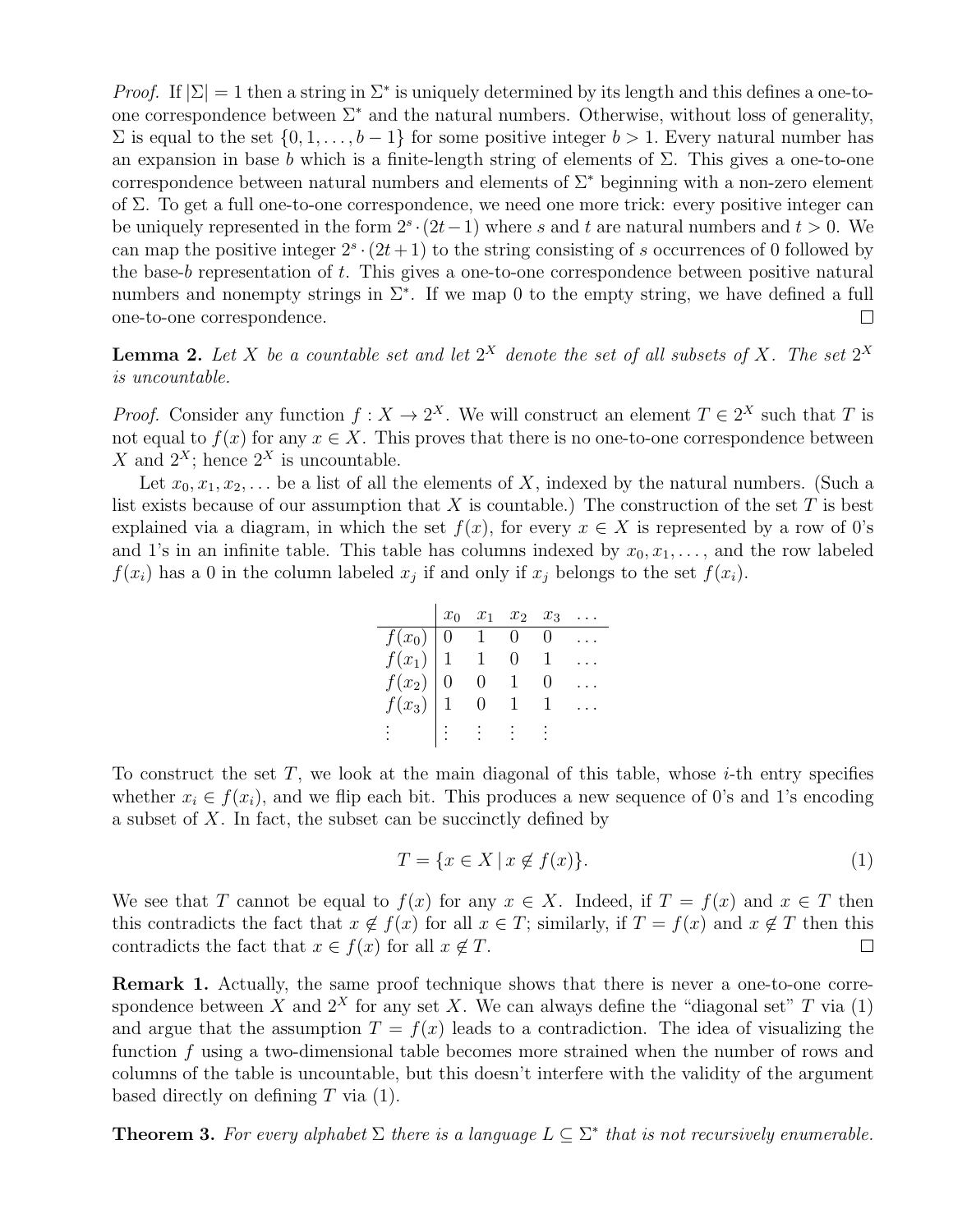*Proof.* The set of languages  $L \subseteq \Sigma^*$  is uncountable by Lemmas 1 and 2. The set of Turing machines with alphabet  $\Sigma$  is countable because each such Turing machine has a description which is a finite-length string of symbols in the alphabet  $\{0, 1, \langle\langle,\rangle\rangle, \langle\langle\rangle\rangle\}$ . Therefore there are strictly more languages then there are Turing machines, so there are languages that are not accepted by any Turing machine.  $\Box$ 

### 4.3 Undecidability via diagonalization

The proof of Theorem 3 is quite unsatisfying because it does not provide any example of an interesting language that is not recursively enumerable. In this section we will repeat the "diagonal argument" from the proof of Theorem 2, this time in the context of Turing machines and languages, to obtain a more interesting example of a set that is not recursively enumerable.

**Definition 5.** For a Turing machine M, we define  $L(M)$  to be the set of all strings accepted by  $M:$ 

 $L(M) = \{x | M \text{ halts and outputs "yes" on input } x\}.$ 

Suppose  $\Sigma$  is a finite alphabet, and suppose we have specified a mapping  $\phi$  from  $\{0, 1, \{\langle}, \{\rangle\}, \{\rangle\}$ to strings of some fixed length in  $\Sigma^*$ , so that each Turing machine has a description in  $\Sigma^*$  obtained by taking its standard description, using  $\phi$  to map each symbol to  $\Sigma^*$ , and concatenating the resulting sequence of strings. For every  $x \in \Sigma^*$  we will now define a language  $L(x) \subseteq \Sigma_0^*$  as follows. If x is the description of a Turing machine M then  $L(x) = L(M)$ ; otherwise,  $L(x) = \emptyset$ .

We are now in a position to repeat the diagonal construction from the proof of Theorem 2. Consider an infinite two-dimensional table whose rows and columns are indexed by elements of  $\Sigma_0^*$ .

|                                              | $x_0$ | $x_1$ | $x_2$ | $x_3$ |  |
|----------------------------------------------|-------|-------|-------|-------|--|
|                                              |       |       |       |       |  |
|                                              |       |       |       |       |  |
|                                              |       |       |       |       |  |
| $L(x_0)$<br>$L(x_1)$<br>$L(x_2)$<br>$L(x_3)$ |       |       |       |       |  |
|                                              |       |       |       |       |  |

**Definition 6.** The *diagonal language*  $D \subseteq \Sigma_0^*$  is defined by

$$
D = \{ x \in \Sigma_0^* \mid x \notin L(x) \}.
$$

**Theorem 4.** The diagonal language  $D$  is not recursively enumerable.

Proof. The proof is exactly the same as the proof of Theorem 2. Assume, by way of contradiction, that  $D = L(x)$  for some x. Either  $x \in D$  or  $x \notin D$  and we obtain a contradiction in both cases. If  $x \in D$  then this violates the fact that  $x \notin L(x)$  for all  $x \in D$ . If  $x \notin D$  then this violates the fact that  $x \in L(x)$  for all  $x \notin D$ .  $\Box$ 

Corollary 5. There exists a language L that is recursively enumerable but its complement is not.

*Proof.* Let L be the complement of the diagonal language D. A Turing machine M that accepts L can be described as follows: given input x, construct the string  $x; x$  and run a universal Turing machine on this input. It is clear from the definition of L that  $L = L(M)$ , so L is recursively enumerable. We have already seen that its complement,  $D$ , is not recursively enumerable.  $\Box$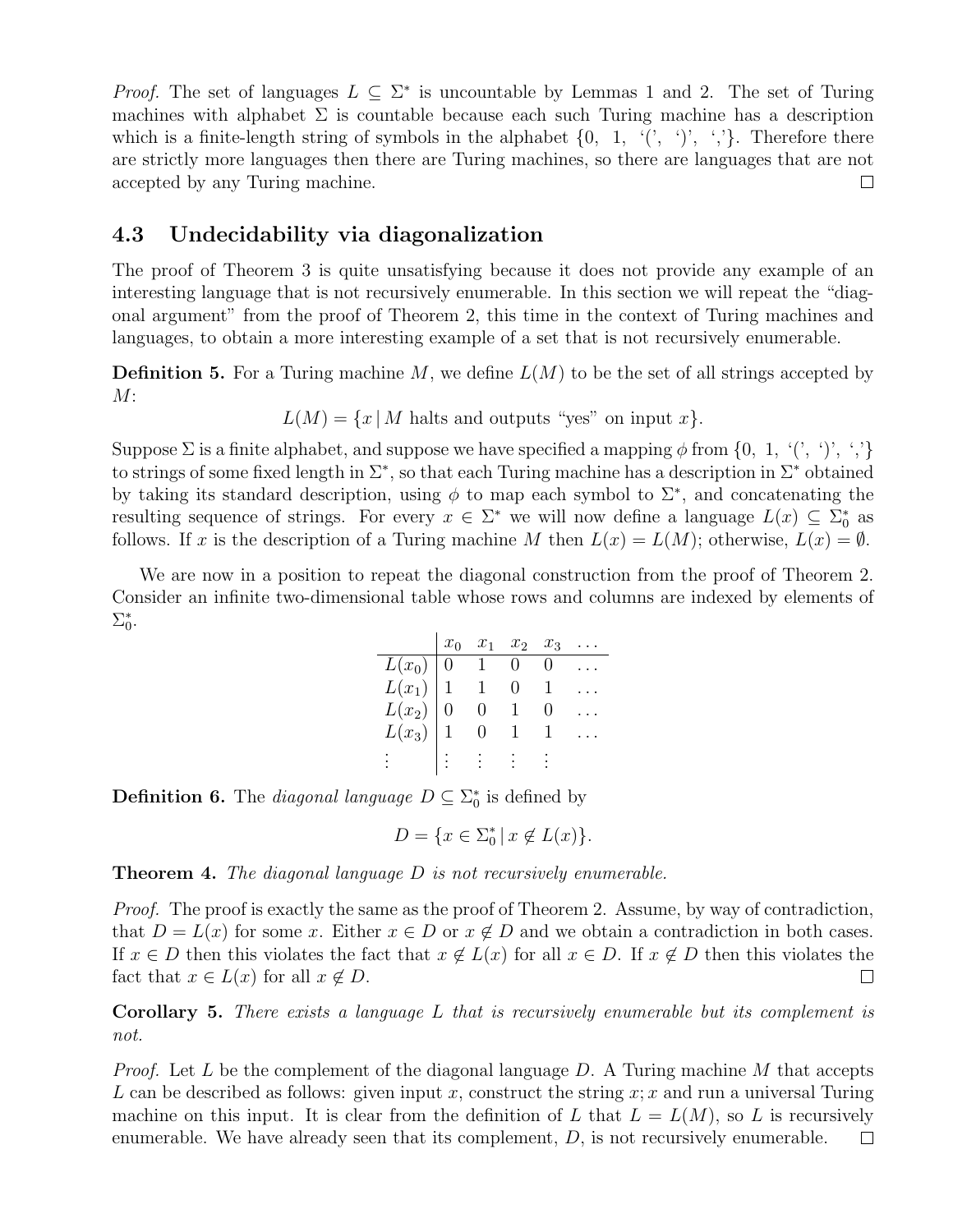Remark 2. Unlike Theorem 3, there is no way to obtain Corollary 5 using a simple counting argument.

Corollary 6. There exists a language L that is recursively enumerable but not recursive.

Proof. From the definition of a recursive language, it is clear that the complement of a recursive language is recursive. For the recursively enumerable language  $L$  in Corollary 5, we know that the complement of  $L$  is not even recursively enumerable (hence, a fortiori, also not recursive) and this implies that L is not recursive.  $\Box$ 

## 4.4 The halting problem

Theorem 4 gave an explicit example of a language that is not recursively enumerable — hence not decidable — but it is still a rather unnatural example, so perhaps one might hope that every interesting computational problem is decidable. Unfortunately, this is not the case!

**Definition 7.** The *halting problem* is the problem of deciding whether a given Turing machine halts when presented with a given input. In other words, it is the language  $H$  defined by

 $H = \{M; x | M$  is a valid Turing machine description, and M halts on input x.

Theorem 7. The halting problem is not decidable.

*Proof.* We give a proof by contradiction. Given a Turing machine  $M_H$  that decides H, we will construct a Turing machine  $M_D$  that accepts D, contradicting Theorem 4. The machine  $M_D$ operates as follows. Given input x, it constructs the string  $x; x$  and runs  $M_H$  on this input until the step when  $M_H$  is just about to output "yes" or "no". At that point in the computation, instead of outputting "yes" or "no",  $M_D$  does the following. If  $M_H$  is about to output "no" then  $M_D$  instead outputs "yes". If  $M_H$  is about to output "yes" then  $M_D$  instead runs a universal Turing machine U on input x; x. Just before U is about to halt, if it is about to output "yes", then  $M_D$  instead outputs "no". Otherwise  $M_D$  outputs "yes". (Note that it is not possible for U to run forever without halting, because of our assumption that  $M_H$  decides the halting problem and that it outputs "yes" on input  $x; x$ .)

By construction, we see that  $M_D$  always halts and outputs "yes" or "no", and that its output is "no" if and only if  $M_H(x; x) =$  yes and  $U(x; x) =$  yes. In other words,  $M_D(x) =$  no if and only if x is the description of a Turing machine that halts and outputs "yes" on input x. Recalling our definition of  $L(x)$ , we see that another way of saying this is as follows:  $M_D(x) =$  no if and only if  $x \in L(x)$ . We now have the following chain of "if and only if" statements:

$$
x \in L(M_D) \iff M_D(x) = \text{yes} \iff M_D(x) \neq \text{no} \iff x \notin L(x) \iff x \in D.
$$

We have proved that  $L(M_D) = D$ , i.e.  $M_D$  is a Turing machine that accepts D, as claimed.  $\square$ 

**Remark 3.** It is easy to see that H is recursively enumerable. In fact, if U is any universal Turing machine then  $H = L(U)$ .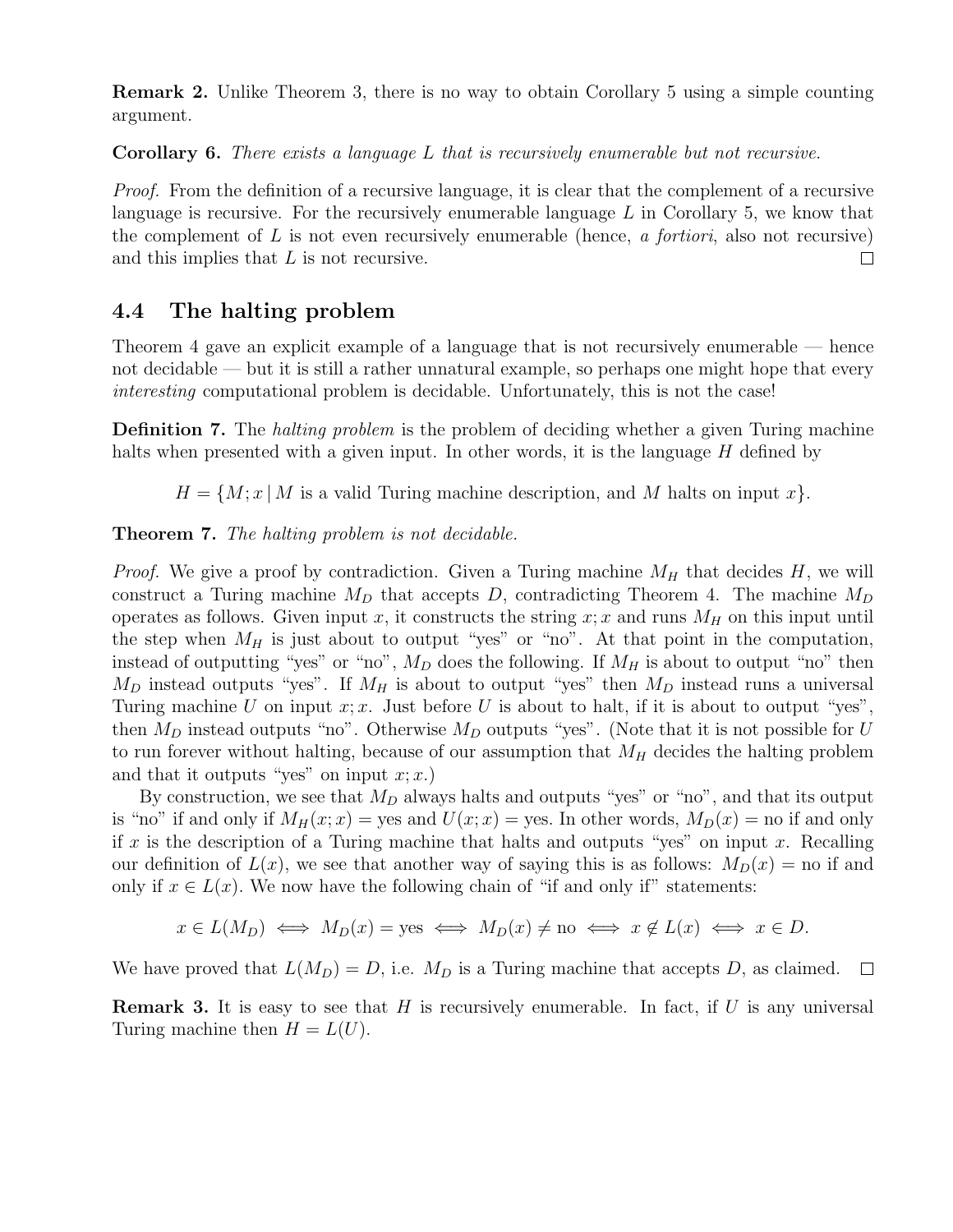### 4.5 Rice's Theorem

Theorem 7 shows that, unfortunately, there exist interesting languages that are not decidable. In particular, the question of whether a given Turing machine halts on a given input is not decidable. Unfortunately, the situation is much worse than this! Our next theorem shows that essentially any non-trivial property of Turing machines is undecidable. (Actually, this is an overstatement; the theorem will show that any non-trivial property of the languages accepted by Turing machines is undecidable. Non-trivial properties of the Turing machine itself  $-$  e.g., does it run for more than 100 steps when presented with the input string  $\triangleright \square$  — may be decidable.)

**Theorem 8** (Rice's Theorem). Let C be a set of languages, and suppose that there is at least one Turing machine  $M_0$  such that  $L(M_0) \in \mathcal{C}$  and at least one Turing machine  $M_1$  such that  $L(M_1) \notin \mathcal{C}$ . Then the following problem is undecidable: given x, is it the case that  $L(x) \in \mathcal{C}$ ? In other words, the language

$$
L_{\mathcal{C}} = \{x \mid L(x) \in \mathcal{C}\}
$$

is not recursive.

*Proof.* Note that  $L_{\overline{C}} = \overline{L_{C}}$ , and that this language is recursive if and only if  $L_{\overline{C}}$  is, because the complement of a recursive language is recursive. Therefore we may assume without loss of generality that  $\emptyset \notin \mathcal{C}$ . Starting from this assumption, we will do a proof by contradiction: given a Turing machine  $M_c$  that decides  $L_c$  we will construct a Turing machine  $M_H$  that decides the halting problem, in contradiction to Theorem 7.

The construction of  $M_H$  is as follows. On input  $M; x$ , it transforms M into the description of another Turing machine  $M^*$ , and then it feeds this description into  $M_c$ . The definition of  $M^*$  is a little tricky. On input y, machine  $M^*$  does the following. First it runs M on input x, without overwriting the string y. If M ever halts, then instead of halting  $M^*$  enters the second phase of its execution, which consists of running  $M_0$  on y. (Recall that  $M_0$  is a Turing machine such that  $L(M_0) \in \mathcal{C}$ .) If M never halts, then  $M^*$  also never halts.

This completes the construction of  $M_H$ . To recap, when  $M_H$  is given an input  $M; x$  it first transforms the description of M into the description of a related Turing machine  $M^*$ , then it runs  $M_c$  on the input consisting of the description of  $M^*$  and it outputs the same answer that  $M_{\mathcal{C}}$  outputs. There are two things we still have to prove.

- 1. The function that takes the string  $M; x$  and outputs the description of  $M^*$  is a recursive function, i.e. there is a Turing machine that can transform  $M; x$  into the description of  $M^*$ .
- 2. Assuming  $M_c$  decides  $L_c$ , then  $M_H$  decides the halting problem.

The first of these facts is elementary but tedious.  $M^*$  needs to have a bunch of extra states that append a special symbol (say,  $\sharp$ ) to the end of its input and then write out the string x after the special symbol,  $\sharp$ . It also has the same states as M with the same transition function, with two modifications: first, this modified version of M treats the symbol  $\sharp$  exactly as if it were  $\triangleright$ . (This ensures that M will remain on the right side of the tape and will not modify the copy of y that sits to the left of the  $\sharp$  symbol.) Finally, whenever M would halt, the modified version of M enters a special set of states that move left to the  $\sharp$  symbol, overwrite this symbol with  $\sqcup$ , continue moving left until the symbol  $\triangleright$  is reached, and then run the machine  $M_0$ .

Now let's prove the second fact — that  $M_H$  decides the halting problem, assuming  $M_{\mathcal{C}}$ decides  $L_c$ . Suppose we run  $M_H$  on input  $M; x$ . If M does not halt on x, then the machine  $M^*$  constructed by  $M_H$  never halts on any input y. (This is because the first thing  $M^*$  does